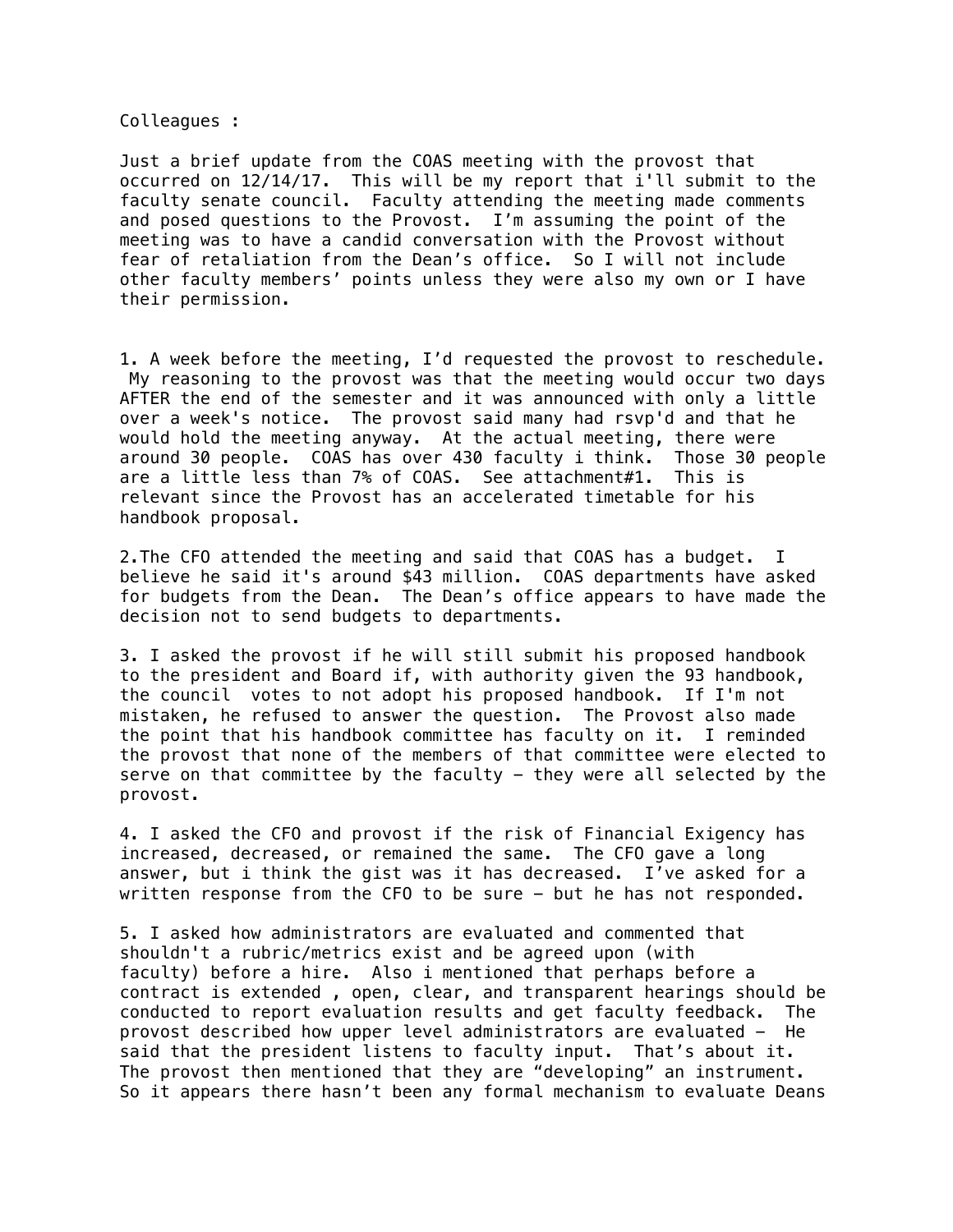and it's not clear if there is even a plan to include faculty needs. In general the upper administrative hire system appears to still be broken.

6. A general discussion of problems: Lack of basic supplies including paper. The CFO acknowledged that many basic academic services are not working. the provost also appeared to acknowledge that academic departments are understaffed - from administrative assistants to overloaded faculty. The provost acknowledged that we need more graduate assistantships. (This is in the wake of 70 odd TA's paid late in the summer and a large number of grad students paid late in the Fall semester). If i'm not mistaken, the provost also mentioned that many of our undergraduate students have not paid their tuition for this semester/year  $-$  \$17 million to date? Finally, the CFO  $-$  Mr. Masch - mentioned that we should approach him and the provost about ideas for revenue streams.

7. Faculty mentioned communication problems - for example the COAS website has apparently been static for over a year. I gave an example from my own experience. The CRESST2 coop agreement is worth \$87.5 million dollars - I'm the HU Associate Director for the project. Howard will be getting approximately \$1 million per year. Yet this isn't mentioned on Howard's website (just recently corrected) nor the COAS website.

8. It was mentioned that a large amount of the Lab fees collected from students don't appear to go to the science departments.

9. I gave an example of how faculty provide a solution to generate income, but it appears that the Dean sometimes decides not to act on these opportunities and they are lost. I again gave an example from my own experience. A federal agency has expressed willingness to assist Howard in its mission to increase the numbers of African Americans in science. They are open to negotiate to pay for a post doc researcher, graduate students (stipend and tuition), undergraduate student positions, and a summer salary. Funds for all of this would be provided if the university invests in a faculty member in a certain area. The physics department APT and chair agreed and wanted this position. The COAS Dean apparently decided to not pursue the opportunity. It should be noted the agency was also open to negotiations to pay for 50% of the new faculty position salary for the first several years. The indirect cost from all of these funds appear to pay for the position and other needs in COAS.

10. I believe the CFO said new revenue streams will be hard to create. That the current strategy will be to increase the appropriation from \$221 million (?) to \$250 million. Please note, if i'm not mistaken, at no point in the meeting did i ever hear the words Black Americans or African Americans. But the word "mission" was briefly mentioned a couple of times.